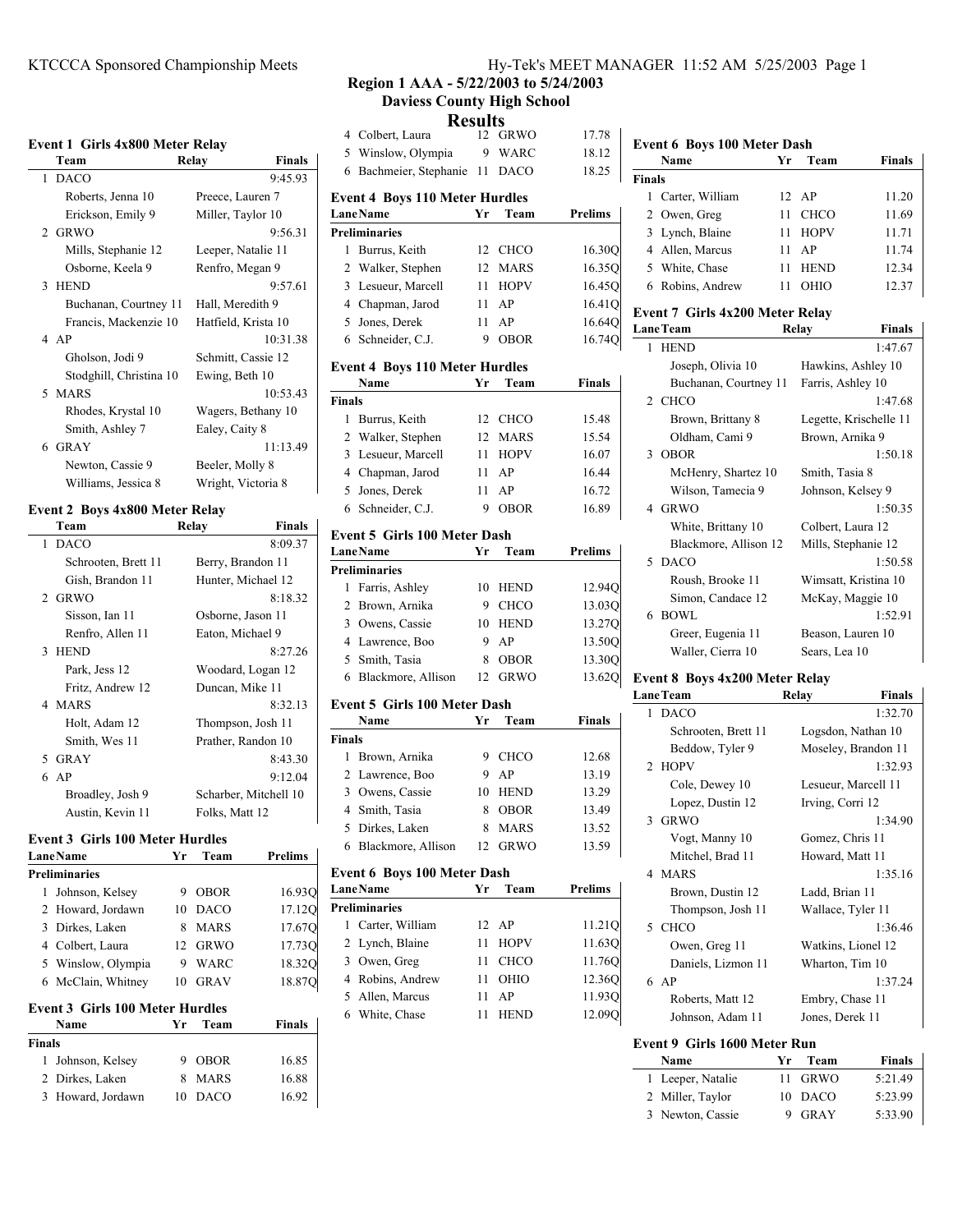4 Jordan, Ashley 9 OHIO 5:39.84 5 5:48.25 Rhodes, Krystal 10 MARS 6 5:53.56 Potzick, Kaitlyn 9 GRWO

**Name Yr Team Finals** 1 Eaton, Michael 9 GRWO 4:26.10 2 Berry, Brandon 11 DACO 4:28.64 3 Canter, George 12 GRAY 4:28.88 4 4:37.12 Covington, Sean 11 CALL 5 Renfro, Allen 11 GRWO 4:44.03 6 4:47.96 Park, Jess 12 HEND

**LaneTeam Relay Finals** 1 50.97 HEND Joseph, Olivia 10 Owens, Cassie 10 Farris, Ashley 10 Gilbert, Sierra 9 2 CHCO 51.94 Oldham, Cami 9 Legette, Krischelle 11 Stiger, Corky 11 Brown, Arnika 9 3 52.17 OBOR McHenry, Keyocko 9 Wilson, Tamecia 9 McHenry, Shartez 10 Johnson, Kelsey 9 4 52.98 GRWO Burks, Farley 11 Sandefur, Leslie 12 White, Brittany 10 Blackmore, Allison 12 5 53.18 MARS Schroader, Heather 8 Dirkes, Laken 8 Henson, Whitney 8 Gibson, Cassie 10 6 53.75 BOWL Greer, Eugenia 11 Beason, Lauren 10 Waller, Cierra 10 Sears, Lea 10

**(Event 9 Girls 1600 Meter Run)**

**Event 10 Boys 1600 Meter Run**

**Event 11 Girls 4x100 Meter Relay**

**Event 12 Boys 4x100 Meter Relay**

LaneTeam Relay Finals 1 CHCO 44.88 Owen, Greg 11 Reeves, Matt 11 Burrus, Keith 12 Daniels, Lizmon 11 2 HOPV 44.95 Cole, Dewey 10 Lynch, Blaine 11 Irving, Corri 12 Lopez, Dustin 12 3 45.55 MARS Brown, Dustin 12 Ladd, Brian 11 Wallace, Tyler 11 Walker, Stephen 12 4 46.75 BOWL Clark, Brad 11 Sullivan, C.J. 11 Rhodes, Anthony 12 Waddell, Jan 12 5 47.03 OHIO Beddow, Brent 12 Robins, Andrew 11 Mason, Billy 11 Shawn, Travis 9 6 AP 47.32 Roberts, Matt 12 English, Brandon 12 McHenry, Clarance 9 Johnson, Adam 11

### KTCCCA Sponsored Championship Meets Hy-Tek's MEET MANAGER 11:52 AM 5/25/2003 Page 2

**Region 1 AAA - 5/22/2003 to 5/24/2003**

**Daviess County High School**

**Results**

| Event 13 Girls 400 Meter Dash<br><b>LaneName</b> | Yr | Team        | Prelims        |
|--------------------------------------------------|----|-------------|----------------|
| <b>Preliminaries</b>                             |    |             |                |
| McKay, Maggie<br>1                               | 10 | DACO        | 1:00.51Q       |
| 2<br>Buchanan, Courtney                          | 11 | <b>HEND</b> | 1:03.01Q       |
| 3                                                |    |             |                |
| Croney, Brittany                                 | 11 | <b>HOPV</b> | 1:03.95Q       |
| Gilbert, Sierra<br>4                             | 9  | <b>HEND</b> | 1:02.50Q       |
| 5 Minton, Chrissy                                | 12 | OHIO        | 1:04.29Q       |
| Coleman, Trenatee<br>6                           | 9  | <b>HOPV</b> | 1:04.33Q       |
| <b>Event 13 Girls 400 Meter Dash</b><br>Name     | Yr | Team        | Finals         |
| <b>Finals</b>                                    |    |             |                |
| McKay, Maggie<br>1                               | 10 | <b>DACO</b> | 59.47          |
| 2<br>Gilbert, Sierra                             | 9  | <b>HEND</b> | 1:00.97        |
| 3<br>Buchanan, Courtney                          | 11 | <b>HEND</b> | 1:01.20        |
| Croney, Brittany<br>4                            | 11 | <b>HOPV</b> | 1:03.57        |
| Myatt, Kim<br>5                                  | 10 | <b>CALL</b> | 1:03.70        |
| 6<br>Coleman, Trenatee                           | 9  | <b>HOPV</b> | 1:04.24        |
|                                                  |    |             |                |
| Event 14 Boys 400 Meter Dash                     |    |             |                |
| <b>LaneName</b>                                  | Yr | Team        | <b>Prelims</b> |
| <b>Preliminaries</b>                             |    |             |                |
| Schrooten, Brett<br>1                            | 11 | DACO        | 50.700         |
| $\overline{2}$<br>Burrus, Keith                  | 12 | CHCO        | 52.27Q         |
| 3<br>Allen, Marcus                               | 11 | AP          | 53.39Q         |
| Adler, Todd<br>4                                 | 11 | LOGA        | 53.72Q         |
| 5<br>Moseley, Brandon                            | 11 | DACO        | 52.34Q         |
| Shepherd, Charles<br>6                           | 12 | <b>OBOR</b> | 53.87Q         |
| Event 14 Boys 400 Meter Dash                     |    |             |                |
| Name                                             | Yr | Team        | Finals         |
| <b>Finals</b>                                    |    |             |                |
| 1<br>Schrooten, Brett                            | 11 | DACO        | 50.28          |
| 2<br>Allen, Marcus                               | 11 | AP          | J50.28         |
| 3<br>Adler, Todd                                 | 11 | LOGA        | 50.68          |
| Burrus, Keith<br>4                               | 12 | <b>CHCO</b> | 50.91          |
| 5<br>Shepherd, Charles                           | 12 | OBOR        | 53.11          |
| Moseley, Brandon<br>6                            | 11 | <b>DACO</b> | 53.14          |
| <b>Event 15 Girls 300 Meter Hurdles</b>          |    |             |                |
| <b>LaneName</b>                                  | Yr | Team        | <b>Prelims</b> |
| <b>Preliminaries</b>                             |    |             |                |
| Colbert, Laura<br>1                              | 12 | GRWO        | 49.97Q         |
| 2<br>Johnson, Kelsey                             | 9  | <b>OBOR</b> | 50.12Q         |
| Davis, Tredene<br>3                              | 8  | M-NH        | 50.74Q         |
| 4<br>Grant, Joanna                               | 9  | <b>HEND</b> | 50.220         |
| 5<br>Kelly, Erin                                 | 12 | <b>HEND</b> | 51.27Q         |
| Howard, Jordawn<br>6                             | 10 | DACO        | 51.69Q         |
| <b>Event 15 Girls 300 Meter Hurdles</b>          |    |             |                |
| Name                                             | Yr | Team        | Finals         |
| <b>Finals</b>                                    |    |             |                |
| 1<br>Grant, Joanna                               | 9  | <b>HEND</b> | 47.05          |
| 2<br>Colbert, Laura                              | 12 | <b>GRWO</b> | 49.12          |
| 3 Kelly, Erin                                    |    | 12 HEND     | 49.69          |

| Davis, Tredene<br>4                                     | 8        | M-NH                       | 49.82              |
|---------------------------------------------------------|----------|----------------------------|--------------------|
| Johnson, Kelsey<br>5                                    | 9        | <b>OBOR</b>                | 51.93              |
| Burks, Farley<br>6                                      | 11       | <b>GRWO</b>                | 52.42              |
| <b>Event 16 Boys 300 Meter Hurdles</b>                  |          |                            |                    |
| <b>LaneName</b>                                         | Yr       | Team                       | <b>Prelims</b>     |
| <b>Preliminaries</b>                                    |          |                            |                    |
| Jones, Derek<br>1                                       | 11 -     | AP                         | 41.94Q             |
| 2 Lesueur, Marcell                                      |          | 11 HOPV                    | 42.42Q             |
| 3 Wallace, Tyler                                        |          | 11 MARS                    | 42.56Q             |
| 4 Walker, Stephen                                       | 12       | MARS                       | 42.83O             |
| Schneider, C.J.<br>5                                    | 9        | <b>OBOR</b>                | 43.46Q             |
| Cunningham, Lee<br>6                                    | 12       | <b>DACO</b>                | 44.35O             |
| <b>Event 16 Boys 300 Meter Hurdles</b><br>Name          | Yr       | Team                       | Finals             |
| <b>Finals</b>                                           |          |                            |                    |
| 1 Lesueur, Marcell                                      |          | 11 HOPV                    | 41.11              |
| 2 Wallace, Tyler                                        | 11 -     | <b>MARS</b>                | 41.24              |
| 3 Jones, Derek                                          | 11       | AP                         | 41.44              |
| 4 Schneider, C.J.                                       | 9        | <b>OBOR</b>                | 42.40              |
| 5 Walker, Stephen                                       | 12       | <b>MARS</b>                | 43.58              |
| Johnson, John<br>6                                      | $12-12$  | <b>HOPV</b>                | 43.64              |
|                                                         |          |                            |                    |
| Event 17 Girls 800 Meter Dash                           |          |                            |                    |
| Name                                                    | Yr       | Team                       | Finals             |
| Hatfield, Krista<br>1                                   | 10       | <b>HEND</b>                | 2:23.24            |
| 2 Francis, Mackenzie                                    |          | 10 HEND                    | 2:26.24            |
| 3 Mills, Stephanie                                      |          | 12 GRWO                    | 2:27.24            |
| 4 Howard, Tracy                                         | 10       | <b>CHCO</b>                | 2:30.24            |
| 5 Erickson, Emily                                       | 9        | <b>DACO</b>                | J2:30.24           |
| 6 Wallace, Anna                                         |          | 12 M-NH                    | 2:31.24            |
| Event 18 Boys 800 Meter Dash<br>Name                    | Yr       | Team                       | Finals             |
|                                                         | 11       |                            |                    |
| Sisson, Ian<br>1                                        | 12       | <b>GRWO</b>                | 2:00.75            |
| Hunter, Michael<br>$\mathbf{2}$                         |          | <b>DACO</b>                | 2:03.06            |
| 3 Gift, Wes                                             | 10       | GRAY                       | 2:04.36            |
| 4 Duncan, Mike                                          | 11       | <b>HEND</b>                | 2:05.13            |
| Holt, Adam<br>5<br>6<br>Irving, Corri                   | 12<br>12 | <b>MARS</b><br><b>HOPV</b> | 2:05.42<br>2:06.06 |
|                                                         |          |                            |                    |
| <b>Event 19 Girls 200 Meter Dash</b><br><b>LaneName</b> | Yr       | Team                       | <b>Prelims</b>     |
| <b>Preliminaries</b>                                    |          |                            |                    |
| Joseph, Olivia<br>1                                     | 10       | <b>HEND</b>                | 26.99C             |
| Smith, Tasia<br>2                                       | 8        | <b>OBOR</b>                | 27.50Q             |
| Farris, Ashley<br>3                                     | 10       | <b>HEND</b>                | 28.39Q             |
| 4 Gibson, Cassie                                        | $10-10$  | MARS                       | 28.22Q             |
| 5 Wilson, Tamecia                                       | 9        | <b>OBOR</b>                | 28.86 <sub>C</sub> |
| Minton, Chrissy<br>6                                    | 12       | OHIO                       | 29.440             |
| Event 19 Girls 200 Meter Dash                           |          |                            |                    |
| Name                                                    | Yr       | Team                       | <b>Finals</b>      |
| <b>Finals</b>                                           |          |                            |                    |
| Joseph, Olivia<br>1                                     | 10       | HEND                       | 26.74              |
| Smith, Tasia<br>2                                       | 8        | OBOR                       | 27.55              |
|                                                         |          |                            |                    |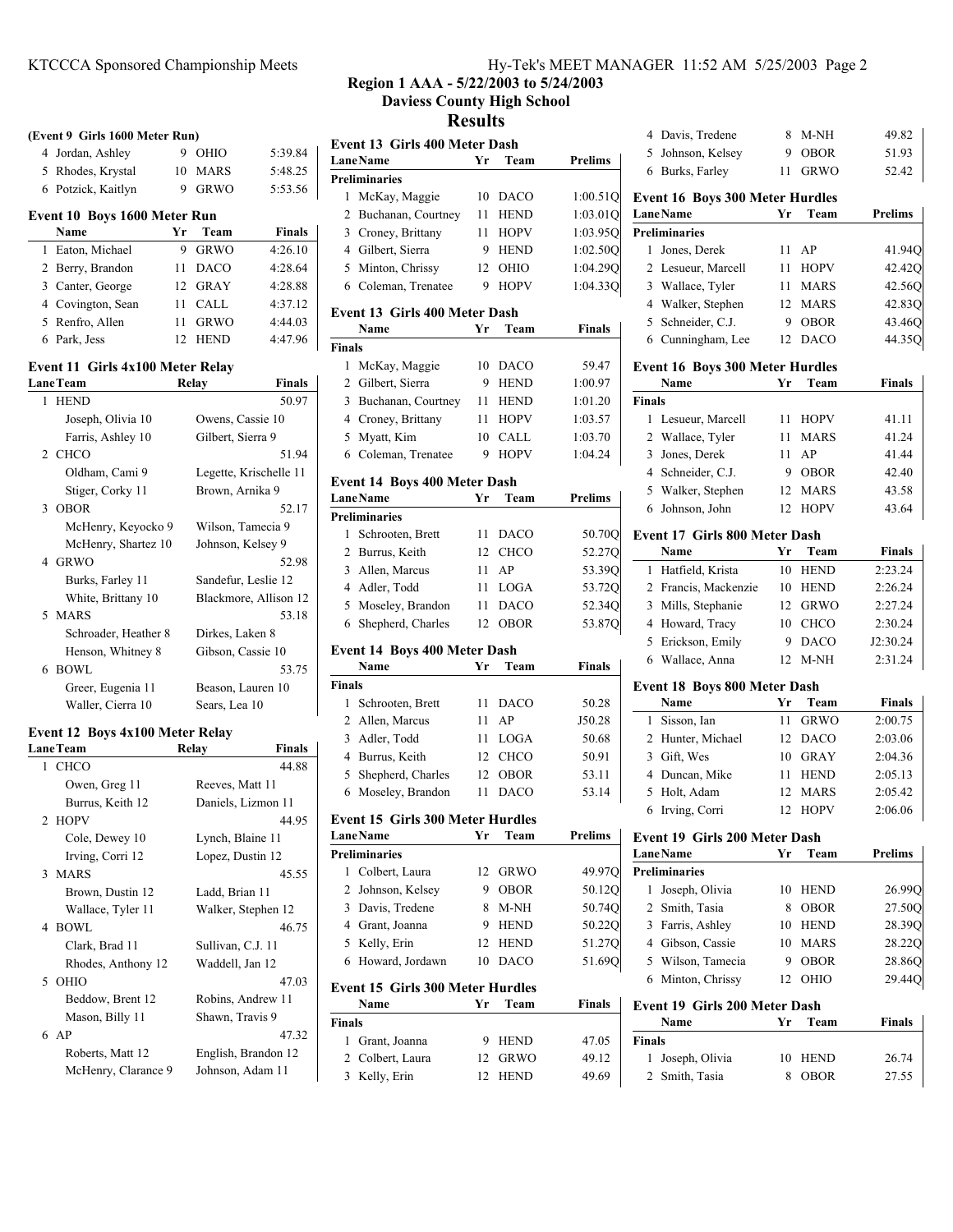| Finals  (Event 19 Girls 200 Meter Dash)                 |    |                     |                     |
|---------------------------------------------------------|----|---------------------|---------------------|
| 3<br>Farris, Ashley                                     | 10 | <b>HEND</b>         | 27.99               |
| 4 Gibson, Cassie                                        | 10 | <b>MARS</b>         | 28.18               |
| 5 Blackmore, Allison                                    |    | 12 GRWO             | 28.32               |
| White, Brittany<br>6                                    | 10 | <b>GRWO</b>         | 28.62               |
| <b>Event 20 Boys 200 Meter Dash</b><br><b>Lane Name</b> | Yr | Team                | Prelims             |
| <b>Preliminaries</b>                                    |    |                     |                     |
| 1 Carter, William                                       | 12 | AP                  | 23.26Q              |
| 2<br>Allen, Marcus                                      | 11 | AP                  | 23.54Q              |
| 3<br>Beddow, Brent                                      | 12 | OHIO                | 23.67Q              |
| Howard, Matt<br>4                                       | 11 | <b>GRWO</b>         | 23.870              |
| 5 Owen, Greg                                            | 11 | <b>CHCO</b>         | 24.00Q              |
| Lopez, Dustin<br>6                                      | 12 | <b>HOPV</b>         | 24.08Q              |
|                                                         |    |                     |                     |
| <b>Event 20 Boys 200 Meter Dash</b>                     |    |                     |                     |
| Name                                                    | Yr | Team                | Finals              |
| <b>Finals</b>                                           |    |                     |                     |
| 1 Carter, William                                       | 12 | AP                  | 22.64               |
| 2<br>Allen, Marcus                                      | 11 | AP                  | 23.31               |
| 3<br>Beddow, Brent                                      | 12 | OHIO                | 23.39               |
| 4<br>Howard, Matt                                       | 11 | <b>GRWO</b>         | 23.81               |
| 5<br>Cole, Dewey                                        | 10 | <b>HOPV</b>         | 23.88               |
| Lopez, Dustin<br>6                                      | 12 | <b>HOPV</b>         | 23.98               |
| <b>Event 21 Girls 3200 Meter Run</b>                    |    |                     |                     |
| Name                                                    | Yr | Team                | Finals              |
| Newton, Cassie<br>1                                     | 9  | GRAY                | 12:09.45            |
| 2<br>Leeper, Natalie                                    | 11 | <b>GRWO</b>         | 12:17.09            |
| Osborne, Keela<br>3                                     | 9  | <b>GRWO</b>         | 12:26.52            |
| 4<br>Weaver, Ashley                                     | 8  | DACO                | 12:28.57            |
| 5<br>Roberts, Jenna                                     | 10 | <b>DACO</b>         | 12:42.60            |
| Somers, Hannah<br>6                                     | 12 | <b>BOWL</b>         | 13:04.99            |
| Event 22 Boys 3200 Meter Run                            |    |                     |                     |
| Name                                                    | Yr | Team                | Finals              |
| Eaton, Michael<br>1                                     | 9  | <b>GRWO</b>         | 9:51.85             |
| Richard, Jon<br>2                                       | 12 | <b>DACO</b>         | 10:11.86            |
| 3<br>Osborne, Jason                                     | 11 | <b>GRWO</b>         | 10:20.35            |
| Hawkins, Drew<br>4                                      | 10 | <b>DACO</b>         | 10:34.05            |
| 5<br>Covington, Sean                                    | 11 | CALL                | 10:37.66            |
| 6<br>Broadley, Josh                                     | 9  | AP                  | 10:47.36            |
|                                                         |    |                     |                     |
| Event 23 Girls 4x400 Meter Relay<br><b>LaneTeam</b>     |    | Relay               | Finals              |
| <b>HEND</b><br>1                                        |    |                     | 4:08.06             |
| Buchanan, Courtney 11                                   |    | Gilbert, Sierra 9   |                     |
| Grant, Joanna 9                                         |    | Hatfield, Krista 10 |                     |
| GRWO<br>2                                               |    |                     | 4:12.99             |
| Colbert, Laura 12                                       |    |                     | Mills, Stephanie 12 |
| Burks, Farley 11                                        |    | Renfro, Megan 9     |                     |
| <b>DACO</b><br>3                                        |    |                     | 4:20.11             |
| Simon, Candace 12                                       |    | Erickson, Emily 9   |                     |
| Miller, Taylor 10                                       |    |                     | McKay, Maggie 10    |
|                                                         |    |                     |                     |

### KTCCCA Sponsored Championship Meets Hy-Tek's MEET MANAGER 11:52 AM 5/25/2003 Page 3

**Region 1 AAA - 5/22/2003 to 5/24/2003 Daviess County High School**

### **Results**

|    | <b>GRAV</b>         | 4:23.81             |
|----|---------------------|---------------------|
|    | Copeland, Amanda 12 | Dublin, Sarah 11    |
|    | McClain, Whitney 10 | Ferris, Paige 7     |
| 5. | WARC                | 4:25.88             |
|    | Wallace, Sara 11    | Smith, Megan 10     |
|    | Rudolf, Rachel 12   | Lalonde, Karen 12   |
| 6. | <b>HOPV</b>         | 4:26.68             |
|    | Croney, Brittany 11 | Coleman, Trenatee 9 |
|    | Calhoun, Lauren 11  | Tibbles, Megean 11  |
|    |                     |                     |

### **Event 24 Boys 4x400 Meter Relay**

|                                    | <b>LaneTeam</b>                       |    | Relay             | Finals              |  |
|------------------------------------|---------------------------------------|----|-------------------|---------------------|--|
| 3:30.59<br>1<br><b>DACO</b>        |                                       |    |                   |                     |  |
|                                    | Schrooten, Brett 11                   |    | Berry, Brandon 11 |                     |  |
|                                    | Logsdon, Nathan 10                    |    |                   | Moseley, Brandon 11 |  |
| 2                                  | <b>HOPV</b>                           |    |                   | 3:31.61             |  |
|                                    | Cole, Dewey 10                        |    | Griffith, David 9 |                     |  |
|                                    | Irving, Corri 12                      |    | Johnson, John 12  |                     |  |
| 3                                  | <b>GRWO</b>                           |    |                   | 3:33.34             |  |
|                                    | Sisson, Ian 11                        |    | Howard, Matt 11   |                     |  |
|                                    | Mitchel, Brad 11                      |    | Vogt, Manny 10    |                     |  |
| 4                                  | <b>CHCO</b>                           |    |                   | 3:36.11             |  |
|                                    | Travis, Taylor 12                     |    | Burrus, Keith 12  |                     |  |
|                                    | Daniels, Lizmon 11                    |    | Reeves, Matt 11   |                     |  |
| 5                                  | <b>HEND</b>                           |    | 3:38.78           |                     |  |
|                                    | Park, Jess 12                         |    | Woodard, Logan 12 |                     |  |
|                                    | Fritz, Andrew 12                      |    | Duncan, Mike 11   |                     |  |
| 6                                  | <b>MARS</b>                           |    |                   | 3:39.22             |  |
|                                    | Holt, Adam 12                         |    | Thompson, Josh 11 |                     |  |
|                                    | Ladd, Brian 11                        |    | Wallace, Tyler 11 |                     |  |
|                                    | <b>Event 25 Girls Shot Put</b>        |    |                   |                     |  |
|                                    | Name                                  | Yr | Team              | Finals              |  |
| 1                                  | Wood, Courtney                        | 12 | AP                | 40-05.50            |  |
| $\overline{c}$                     | Floyd, Christal                       | 11 | <b>HEND</b>       | 39-02.50            |  |
| 3                                  | Dial, Shameka                         | 11 | CALL              | 38-11.50            |  |
| 4                                  | Stanley, Lindsey                      | 12 | <b>HEND</b>       | 34-09.00            |  |
| 5                                  | Feagins, Shenika                      | 12 | WARC              | 33-02.25            |  |
| 6                                  | Blessett, Jamie                       | 8  | <b>GRAY</b>       | 32-09.75            |  |
|                                    |                                       |    |                   |                     |  |
|                                    | <b>Event 26 Boys Shot Put</b><br>Name | Yr | Team              | Finals              |  |
| 1                                  | Brooks, Cody                          | 11 | <b>GRAY</b>       | 48-04.75            |  |
| 2                                  | Carter, D'Monta                       | 11 | <b>HEND</b>       | 47-05.00            |  |
| 3                                  | Kreisle, Jordan                       | 11 | DACO              | 47-01.00            |  |
| 4                                  | Odom, Derrick                         | 10 | WARC              | 45-05.75            |  |
| 5                                  | Hay, Reese                            | 12 | <b>HEND</b>       | 44-03.25            |  |
| 6                                  | Clayton, Terry                        | 12 | LOGA              | 44-02.25            |  |
|                                    |                                       |    |                   |                     |  |
| <b>Event 27 Girls Discus Throw</b> |                                       |    |                   |                     |  |
|                                    | Name                                  | Yr | Team              | Finals              |  |
| 1                                  | Stanley, Lindsey                      | 12 | <b>HEND</b>       | 124-07              |  |
| $\overline{c}$                     | Wood, Courtney                        | 12 | AP                | 122-08              |  |
| 3                                  | Howard, Brenda                        | 11 | DACO              | 100-00              |  |
| $\overline{4}$                     | Jones, Derrica                        | 12 | CHCO              | 99-08               |  |
| 5                                  | Lawless, Andrea                       | 8  | <b>DACO</b>       | 91-06               |  |
| 6                                  | Payne, Jasmine                        | 11 | <b>CALL</b>       | 89-10               |  |

## **Event 28 Boys Discus Throw**

 $\mathbf{r}$ 

| 1                 | Name                                    | Yr       | Team                       | Finals                     |
|-------------------|-----------------------------------------|----------|----------------------------|----------------------------|
|                   | Kreisle, Jordan                         | 11       | <b>DACO</b>                | 135-07                     |
| 2                 | Brooks, Cody                            | 11       | GRAY                       | 134-03                     |
| 3                 | Clayton, Terry                          | 12       | LOGA                       | 131-04                     |
|                   | 4 Hodskins, Chris                       | 12       | AP                         | 127-08                     |
| 5                 | Hill, Matt                              | 12       | AP                         | 125-00                     |
| 6                 | Fiddler, Will                           | 9        | <b>HEND</b>                | 124-05                     |
|                   |                                         |          |                            |                            |
|                   | <b>Event 29 Girls Long Jump</b><br>Name | Yr       | Team                       | <b>Finals</b>              |
| 1                 | Owens, Cassie                           | 10       | <b>HEND</b>                | 15-10.25                   |
| $\overline{2}$    |                                         |          |                            | 15-07.50                   |
|                   | Hawkins, Ashley<br>Wimsatt, Kristina    | 10       | <b>HEND</b>                |                            |
| 3<br>4            | Sandefur, Leslie                        | 10<br>12 | <b>DACO</b><br><b>GRWO</b> | 15-05.50<br>13-09.00       |
|                   |                                         |          |                            |                            |
| 5                 | Kidd, Paris                             | 10       | AP                         | 13-06.25                   |
| 6                 | Littleton, Cara                         | 9        | <b>GRWO</b>                | 13-02.75                   |
|                   | <b>Event 30 Boys Long Jump</b>          |          |                            |                            |
|                   | Name                                    | Yr       | Team                       | <b>Finals</b>              |
| 1                 | Carter, William                         | 12       | AP                         | 22-00.75                   |
|                   | 2 Lynch, Blaine                         | 11       | <b>HOPV</b>                | 20-08.00                   |
| $\overline{3}$    | Brewer, C.J.                            | 12       | CHCO                       | 19-07.00                   |
|                   | 4 Gomez, Chris                          | 11       | <b>GRWO</b>                | 19-06.00                   |
| 5                 | Allen, Marcus                           | 11       | AP                         | 19-05.75                   |
| 6                 | Lopez, Dustin                           | 12       | <b>HOPV</b>                | 19-01.25                   |
|                   | <b>Event 31 Girls Triple Jump</b>       |          |                            |                            |
|                   | Name                                    | Yr       | Team                       | <b>Finals</b>              |
| 1                 | Joseph, Olivia                          | 10       | <b>HEND</b>                | 34-02.50                   |
| $\overline{2}$    | Hawkins, Ashley                         | 10       | <b>HEND</b>                | 33-03.25                   |
| 3                 | Stiger, Corky                           | 11       | <b>CHCO</b>                | 32-09.50                   |
| 4                 | Littleton, Cara                         | 9        | <b>GRWO</b>                | 32-07.25                   |
| 5                 | Wimsatt, Kristina                       | 10       | <b>DACO</b>                | 30-09.00                   |
| 6                 | Sandefur, Leslie                        | 12       | <b>GRWO</b>                | 30-02.75                   |
|                   |                                         |          |                            |                            |
|                   |                                         |          |                            |                            |
|                   | <b>Event 32 Boys Triple Jump</b>        |          |                            |                            |
|                   | Name                                    | Yr       | Team                       | Finals                     |
| 1                 | Carter, William                         | 12       | AP                         | 44-04.00                   |
| $\overline{2}$    | Dewalt, Connell                         | 11       | WARC                       | 42-02.75                   |
| 3                 | Smith, Jarrod                           | 11       | <b>GRAY</b>                | 41-01.25                   |
| 4                 | Gomez, Chris                            | 11       | <b>GRWO</b>                | 40-01.50                   |
|                   | 5 Osborne, Brandon B                    |          | 11 LOGA                    | 38-06.25                   |
| 6                 | Butts, Byron                            | 11       | <b>HEND</b>                | 38-00.25                   |
|                   | <b>Event 33 Girls High Jump</b>         |          |                            |                            |
|                   | Name                                    | Yr       | Team                       | Finals                     |
| 1                 | McKay, Maggie                           | 10       | <b>DACO</b>                | 5-00.00                    |
| 2                 | Lawrence, Boo                           | 9        | AP                         | J5-00.00                   |
| 3                 | Stiger, Corky                           | 11       | CHCO                       | J5-00.00                   |
|                   | 4 Yeckering, Amanda                     | 10       | <b>DACO</b>                | 4-08.00                    |
| 5                 | Blaize, Nikki                           | 9        | <b>HEND</b>                | 4-06.00                    |
| 5                 | Adams, Rachel                           | 7        | CALL                       | 4-06.00                    |
|                   |                                         |          |                            |                            |
|                   | <b>Event 34 Boys High Jump</b>          |          |                            |                            |
|                   | Name                                    | Yr       | Team                       | Finals                     |
| 1<br>$\mathbf{2}$ | Allred, Brad<br>Lynch, Blaine           | 10<br>11 | <b>GRAV</b><br>HOPV        | $6 - 02.00$<br>$6 - 00.00$ |